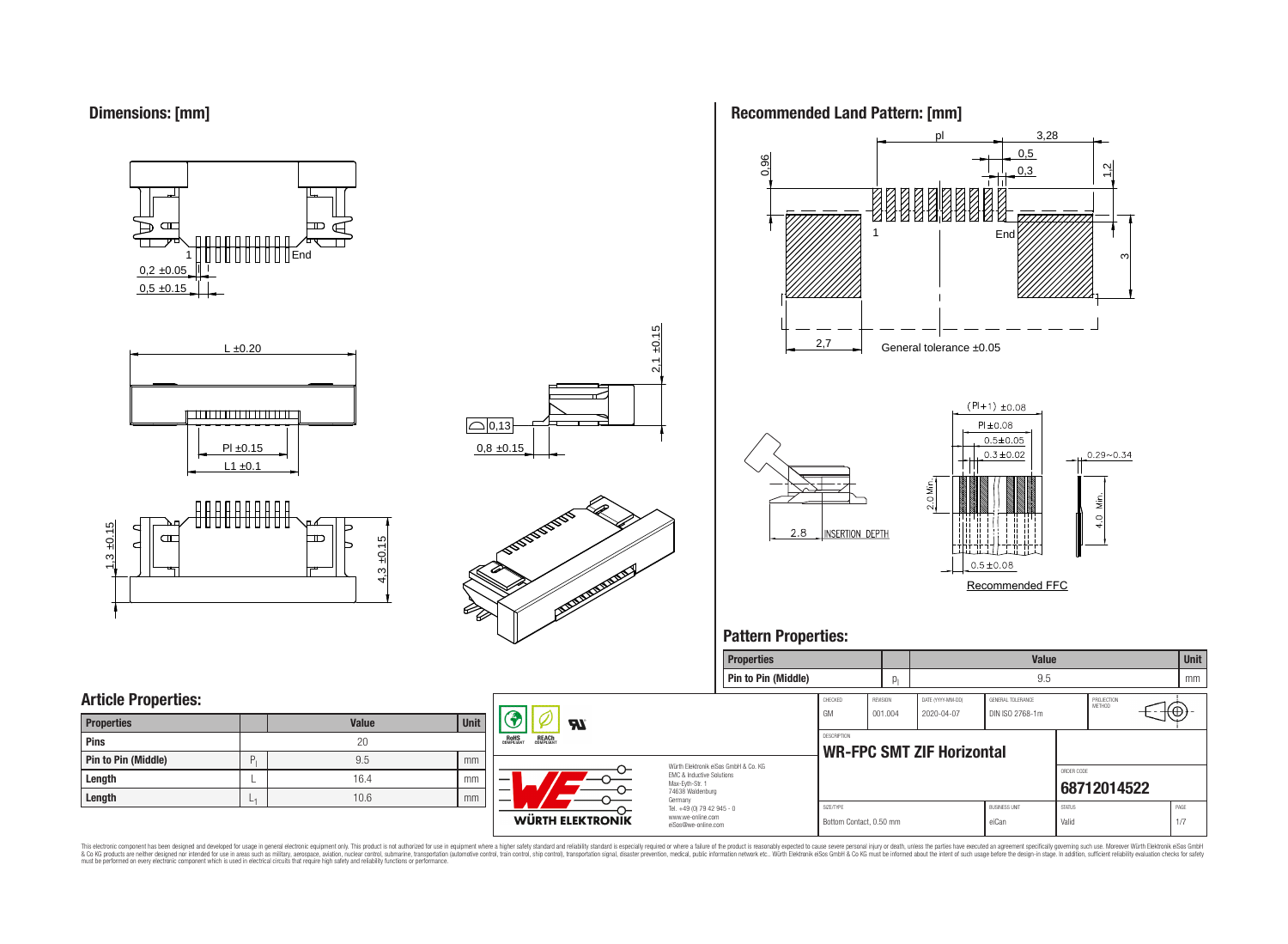### **Kind Properties:**

| <b>Properties</b> | <b>Value</b>     | <b>Unit</b> |  |  |
|-------------------|------------------|-------------|--|--|
| <b>Pitch</b>      | 0.5              | mm          |  |  |
| <b>Durability</b> | 25 Mating cycles |             |  |  |

# **Material Properties:**

| <b>Insulator Material</b>            | LCP                                          |
|--------------------------------------|----------------------------------------------|
| <b>Insulator Flammability Rating</b> | $UL94V-0$                                    |
| <b>Insulator Color</b>               | <i>vory</i>                                  |
| <b>Actuator Material</b>             | PA9T                                         |
| <b>Actuator Flammability Rating</b>  | UL94 V-0                                     |
| <b>Actuator Color</b>                | <b>Black</b>                                 |
| <b>Contact Material</b>              | Phosphor Bronze                              |
| <b>Contact Plating</b>               | 100 ( $\mu$ ") Tin over 50 ( $\mu$ ") Nickel |
| <b>Contact Type</b>                  | Stamped                                      |
| <b>Solder Tabs</b>                   | <b>Brass</b>                                 |

# **General Information:**

| . Onerating<br>O <sub>2</sub><br>aango lemberature -<br>ບບ<br>$ -$ |
|--------------------------------------------------------------------|
|--------------------------------------------------------------------|

# **Electrical Properties:**

| <b>Properties</b>            |           | <b>Test conditions</b> | Value | Unit           | Tol. |
|------------------------------|-----------|------------------------|-------|----------------|------|
| <b>Rated Current</b>         | םו        |                        | 0.5   | $\overline{A}$ |      |
| <b>Working Voltage</b>       |           |                        | 50    | V(AC)          |      |
| <b>Withstanding Voltage</b>  |           | min                    | 250   | V(AC)          |      |
| <b>Contact Resistance</b>    | R         |                        | 20    | $m\Omega$      | max. |
| <b>Insulation Resistance</b> | $R_{ISO}$ |                        | 100   | M <sub>2</sub> | min. |

# **Certification:**

**RoHS Approval RoHS Approval Compliant** [2011/65/EU&2015/863]

# **Certification:**

| <b>REACh Approval</b> | Conform or declared [(EC)1907/2006] |
|-----------------------|-------------------------------------|
| <b>UL Approval</b>    | 'Yh-                                |

# **Packaging Properties:**

| <b>Properties</b>     |               | <b>Value</b> |  |  |
|-----------------------|---------------|--------------|--|--|
| Packaging             | Tape and Reel |              |  |  |
| <b>Packaging Unit</b> | Qty.          | 2000         |  |  |

# **Specific Recommendation:**

In order to handle products correctly, please download our precaution guide which is available under "Tutorials" on our Homepage: www. we-online.com/precaution\_6873xx124422

| WÜRTH ELEKTRONIK                                                                                              | www.we-online.com<br>eiSos@we-online.com | Bottom Contact, 0.50 mm                                |                            |                                 | eiCan                                | Valid         |                      | 2/7   |  |
|---------------------------------------------------------------------------------------------------------------|------------------------------------------|--------------------------------------------------------|----------------------------|---------------------------------|--------------------------------------|---------------|----------------------|-------|--|
|                                                                                                               | Germany<br>Tel. +49 (0) 79 42 945 - 0    | SIZE/TYPE                                              |                            |                                 | <b>BUSINESS UNIT</b>                 | <b>STATUS</b> |                      | PAGE  |  |
| Würth Elektronik eiSos GmbH & Co. KG<br>EMC & Inductive Solutions<br>Max-Evth-Str. 1<br>-<br>74638 Waldenburg |                                          |                                                        |                            |                                 |                                      | ORDER CODE    | 68712014522          |       |  |
| <b>REACH</b><br>COMPLIANT<br><b>ROHS</b><br>COMPLIANT                                                         |                                          | <b>DESCRIPTION</b><br><b>WR-FPC SMT ZIF Horizontal</b> |                            |                                 |                                      |               |                      |       |  |
| $\boldsymbol{z}$                                                                                              |                                          | CHECKED<br>GM                                          | <b>REVISION</b><br>001.004 | DATE (YYYY-MM-DD)<br>2020-04-07 | GENERAL TOLERANCE<br>DIN ISO 2768-1m |               | PROJECTION<br>METHOD | rt⊕}- |  |

This electronic component has been designed and developed for usage in general electronic equipment only. This product is not authorized for subserved requipment where a higher selection equipment where a higher selection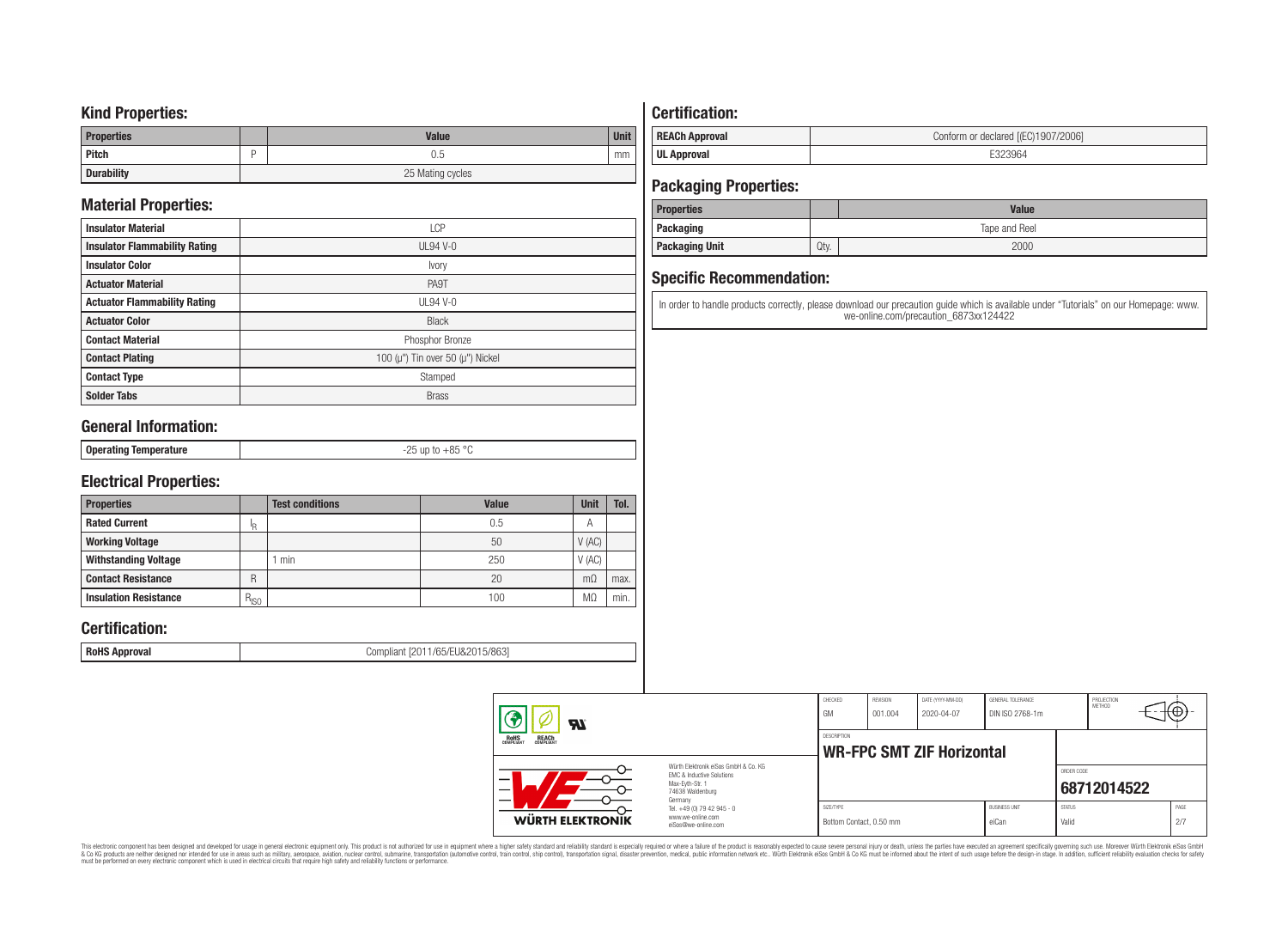

**Packaging Specification - Reel: [mm]**



This electronic component has been designed and developed for usage in general electronic equipment only. This product is not authorized for use in equipment where a higher safely standard and reliability standard si espec & Ook product a label and the membed of the seasuch as marked and as which such a membed and the such assume that income in the seasuch and the simulation and the such assume that include to the such a membed and the such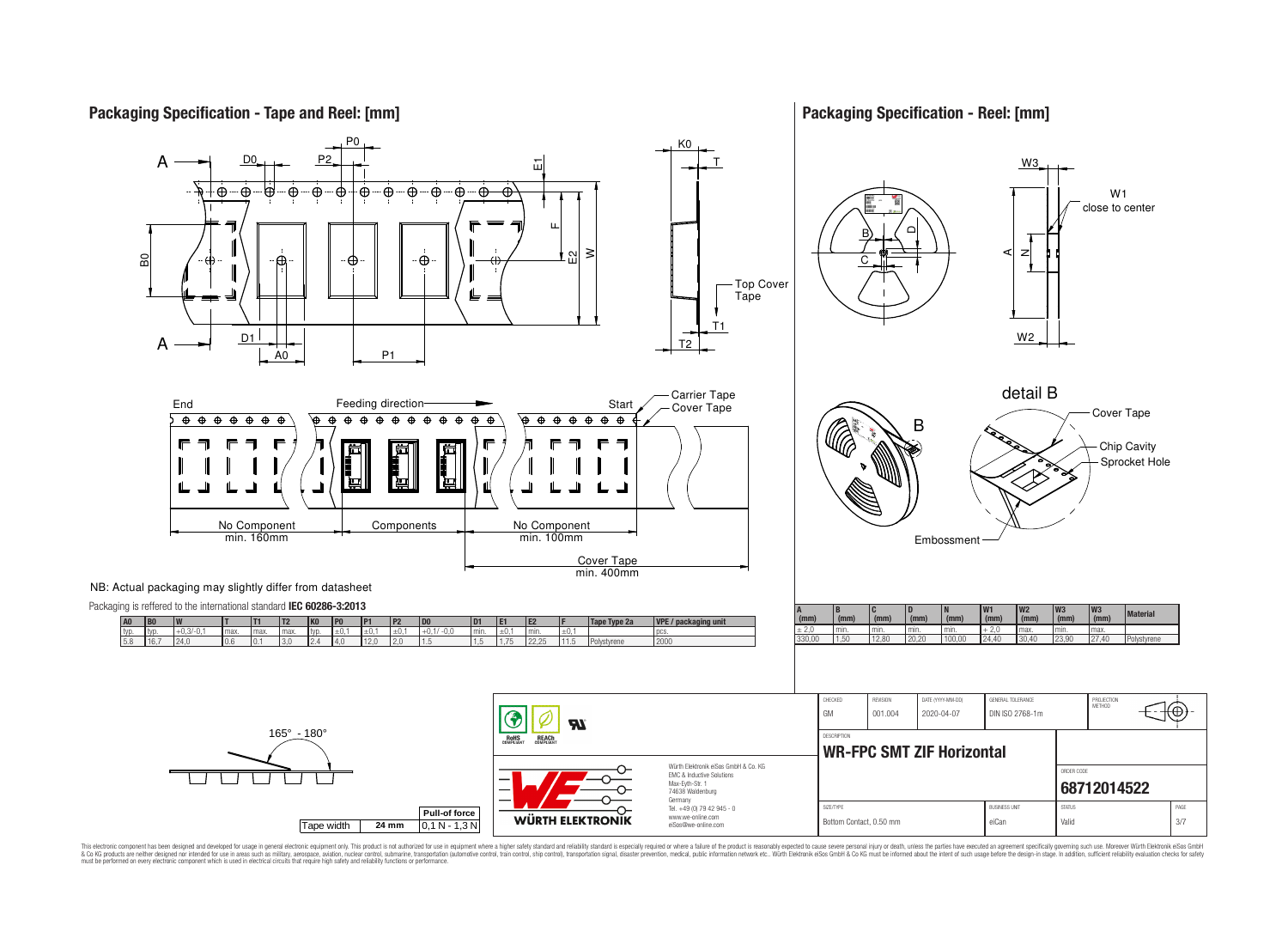

#### NB: Actual packaging may slightly differ from datasheet

| $L_{\odot}$ (mm) | 1141<br>(mm) | $Hc$ (mm) | No. of reel<br>outer packaging | Packaging<br><b>Unit</b> | Material       |
|------------------|--------------|-----------|--------------------------------|--------------------------|----------------|
| I typ.           | I IVD        | I tvi.    | reel.                          | l DCS                    |                |
| 365              | 365          | 220       |                                | 14000                    | <b>I</b> Paper |

| $\boldsymbol{\mathcal{H}}$                                                                                                                                      |                                                                        | CHECKED<br>GM                                          | REVISION<br>001.004 | DATE (YYYY-MM-DD)<br>2020-04-07 | GENERAL TOLERANCE<br>DIN ISO 2768-1m |                        | PROJECTION<br>METHOD | ťΨ          |  |
|-----------------------------------------------------------------------------------------------------------------------------------------------------------------|------------------------------------------------------------------------|--------------------------------------------------------|---------------------|---------------------------------|--------------------------------------|------------------------|----------------------|-------------|--|
| <b>REACH</b><br>COMPLIANT<br><b>ROHS</b><br>COMPLIANT                                                                                                           |                                                                        | <b>DESCRIPTION</b><br><b>WR-FPC SMT ZIF Horizontal</b> |                     |                                 |                                      |                        |                      |             |  |
| Würth Flektronik eiSos GmbH & Co. KG<br><b>EMC &amp; Inductive Solutions</b><br>–<br>Max-Eyth-Str. 1<br>$\overline{\phantom{0}}$<br>74638 Waldenburg<br>Germany |                                                                        |                                                        |                     |                                 |                                      | ORDER CODE             | 68712014522          |             |  |
| <b>WÜRTH ELEKTRONIK</b>                                                                                                                                         | Tel. +49 (0) 79 42 945 - 0<br>www.we-online.com<br>eiSos@we-online.com | SIZE/TYPE<br>Bottom Contact, 0.50 mm                   |                     |                                 | <b>BUSINESS UNIT</b><br>eiCan        | <b>STATUS</b><br>Valid |                      | PAGE<br>4/7 |  |

This electronic component has been designed and developed for usage in general electronic equipment only. This product is not authorized for subserved requipment where a higher selection equipment where a higher selection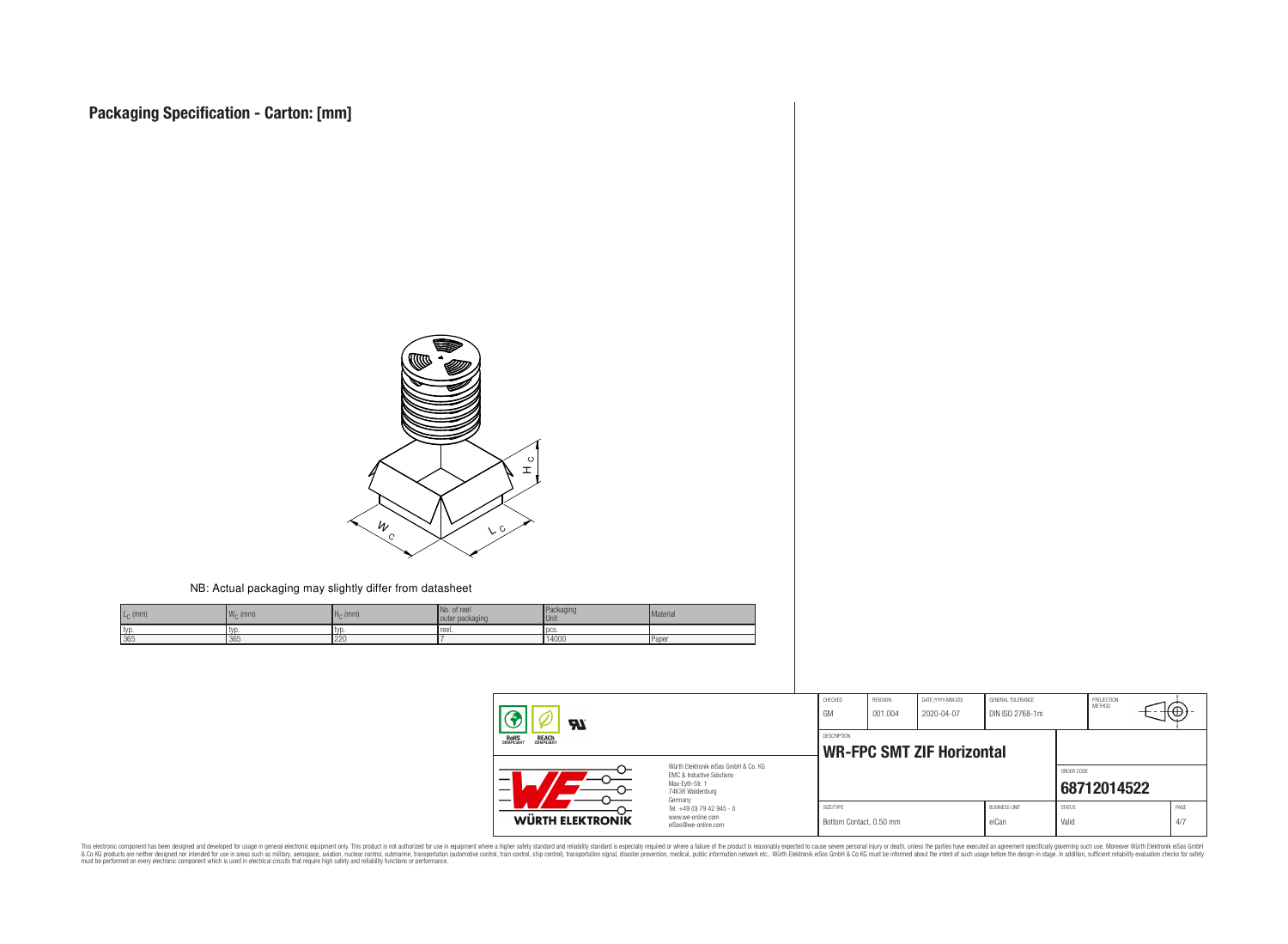# **Classification Reflow Profile for SMT components:**



# **Classification Reflow Soldering Profile:**

| <b>Profile Feature</b>                              |                    | <b>Value</b>                     |
|-----------------------------------------------------|--------------------|----------------------------------|
| <b>Preheat Temperature Min</b>                      | 's min             | 150 °C                           |
| <b>Preheat Temperature Max</b>                      | <sup>I</sup> s max | 200 °C                           |
| Preheat Time $t_s$ from $T_{s min}$ to $T_{s max}$  | t <sub>s</sub>     | $60 - 120$ seconds               |
| Ramp-up Rate $(T_1$ to $T_p$ )                      |                    | 3 °C/ second max.                |
| <b>Liquidous Temperature</b>                        | Îτ.                | 217 °C                           |
| Time t <sub>1</sub> maintained above T <sub>1</sub> | L۱.                | $60 - 150$ seconds               |
| Peak package body temperature                       | $T_{\sf p}$        | $T_n \leq T_c$ , see Table below |
| Time within 5°C of actual peak<br>temperature       | $t_{p}$            | $20 - 30$ seconds                |
| Ramp-down Rate $(T_P$ to $T_I$ )                    |                    | 6 °C/ second max.                |
| Time 25°C to peak temperature                       |                    | 8 minutes max.                   |

refer to IPC/ JEDEC J-STD-020E

# **Package Classification Reflow Temperature (T<sup>c</sup> ):**

| <b>Properties</b>                                                    | Volume mm <sup>3</sup><br>$350$ | Volume mm <sup>3</sup><br>350-2000 | Volume mm <sup>3</sup><br>>2000 |  |
|----------------------------------------------------------------------|---------------------------------|------------------------------------|---------------------------------|--|
| <b>PB-Free Assembly   Package Thickness</b><br>$< 1.6$ mm            | 260 °C                          | 260 °C                             | 260 °C                          |  |
| <b>PB-Free Assembly   Package Thickness  </b><br>$1.6$ mm $- 2.5$ mm | 260 °C                          | 250 °C                             | 245 °C                          |  |
| <b>PB-Free Assembly   Package Thickness  </b><br>$>2.5$ mm           | 250 °C                          | 245 °C                             | 245 °C                          |  |

refer to IPC/ JEDEC J-STD-020E

|                   | ZТ                                                                                                                  |                                                                        | CHECKED<br><b>GM</b>                 | REVISION<br>001.004 | DATE (YYYY-MM-DD)<br>2020-04-07  | GENERAL TOLERANCE<br>DIN ISO 2768-1m |                        | PROJECTION<br><b>METHOD</b> |             |
|-------------------|---------------------------------------------------------------------------------------------------------------------|------------------------------------------------------------------------|--------------------------------------|---------------------|----------------------------------|--------------------------------------|------------------------|-----------------------------|-------------|
| ROHS<br>COMPLIANT | <b>REACH</b><br>COMPLIANT                                                                                           |                                                                        | DESCRIPTION                          |                     | <b>WR-FPC SMT ZIF Horizontal</b> |                                      |                        |                             |             |
| –                 | Würth Elektronik eiSos GmbH & Co. KG<br>EMC & Inductive Solutions<br>Max-Evth-Str. 1<br>74638 Waldenburg<br>Germany |                                                                        |                                      |                     |                                  |                                      | ORDER CODE             | 68712014522                 |             |
|                   | <b>WÜRTH ELEKTRONIK</b>                                                                                             | Tel. +49 (0) 79 42 945 - 0<br>www.we-online.com<br>eiSos@we-online.com | SIZE/TYPE<br>Bottom Contact, 0.50 mm |                     |                                  | <b>BUSINESS UNIT</b><br>eiCan        | <b>STATUS</b><br>Valid |                             | PAGE<br>5/7 |

This electronic component has been designed and developed for usage in general electronic equipment only. This product is not authorized for subserved requipment where a higher selection equipment where a higher selection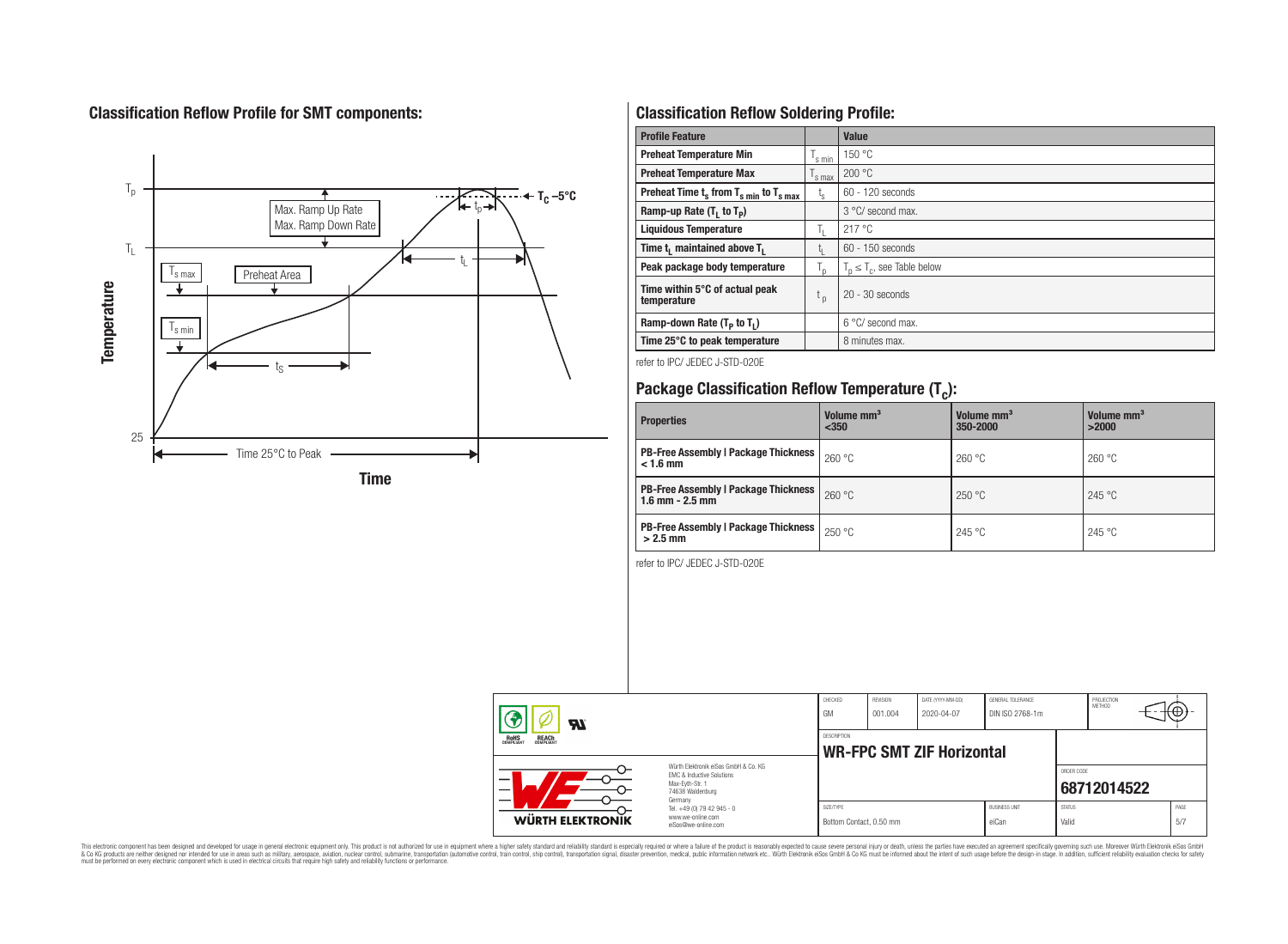# **Cautions and Warnings:**

### **The following conditions apply to all goods within the product series of the Connectors of Würth Elektronik eiSos GmbH & Co. KG:**

#### **General:**

- This mechanical component is designed and manufactured for use in general electronic equipment.
- Würth Elektronik must be asked for written approval (following the PPAP procedure) before incorporating the components into any equipment in fields such as military, aerospace, aviation, nuclear control, submarine, transportation (automotive control, train control, ship control), transportation signal, disaster prevention, medical, public information network, etc. where higher safety and reliability are especially required and/or if there is the possibility of direct damage or human injury.
- Mechanical components that will be used in safety-critical or high-reliability applications, should be pre-evaluated by the customer.
- The mechanical component is designed and manufactured to be used within the datasheet specified values. If the usage and operation conditions specified in the datasheet are not met, the component may be damaged or dissolved.
- Do not drop or impact the components, the component may be damaged.
- Prevent any damage or scratches on the component, especially on the actuator.
- Direct mechanical impact to the product shall be prevented (e.g overlapping of the PCB's).
- Würth Elektronik products are qualified according to international standards, which are listed in each product reliability report. Würth Elektronik does not warrant any customer qualified product characteristics beyond Würth Elektroniks' specifications, for its validity and sustainability over time.
- The responsibility for the applicability of the customer specific products and use in a particular customer design is always within the authority of the customer. All technical specifications for standard products do also apply to customer specific products.
- The mechanical component is designed to be used along with Würth Elektronik counterparts and tools. Würth Elektronik cannot ensure the reliability of these components while being used with other products.

#### **Product Specific:**

#### **Soldering:**

- The solder profile must comply with the technical product specifications. All other profiles will void the warranty.
- All other soldering methods are at the customers' own risk.

#### **Cleaning and Washing:**

- Washing agents used during the production to clean the customer application might damage or change the characteristics of the component, body, pins and termination. Washing agents may have a negative effect on the long-term functionality of the product.
- Using a brush during the cleaning process may deform function relevant areas. Therefore, we do not recommend using a brush during the PCB cleaning process.

#### **Potting and Coating:**

• If the product is potted in the customer application, the potting material might shrink or expand during and after hardening. Shrinking could lead to an incomplete seal, allowing contaminants into the components. Expansion could damage the components. We recommend a manual inspection after potting or coating to avoid these effects.

#### **Storage Conditions:**

- A storage of Würth Elektronik products for longer than 12 months is not recommended. Within other effects, the terminals may suffer degradation, resulting in bad solderability. Therefore, all products shall be used within the period of 12 months based on the day of shipment.
- Do not expose the components to direct sunlight.
- The storage conditions in the original packaging are defined according to DIN EN 61760-2.
- The storage conditions stated in the original packaging apply to the storage time and not to the transportation time of the components.

#### **Handling:**

- Do not repeatedly operate the component with excessive force. It may damage or deform the component resulting in malfunction.
- In the case a product requires particular handling precautions, in addition to the general recommendations mentioned here before, these will appear on the product datasheet.

These cautions and warnings comply with the state of the scientific and technical knowledge and are believed to be accurate and reliable. However, no responsibility is assumed for inaccuracies or incompleteness.

| ЯI                                                                                                                                                   |                                                                        | CHECKED<br>GM                                          | REVISION<br>001.004 | DATE (YYYY-MM-DD)<br>2020-04-07 | GENERAL TOLERANCE<br>DIN ISO 2768-1m |                        | PROJECTION<br><b>METHOD</b> |             |
|------------------------------------------------------------------------------------------------------------------------------------------------------|------------------------------------------------------------------------|--------------------------------------------------------|---------------------|---------------------------------|--------------------------------------|------------------------|-----------------------------|-------------|
| <b>REACH</b><br>COMPLIANT<br>ROHS<br>COMPLIANT                                                                                                       |                                                                        | <b>DESCRIPTION</b><br><b>WR-FPC SMT ZIF Horizontal</b> |                     |                                 |                                      |                        |                             |             |
| Würth Flektronik eiSos GmbH & Co. KG<br>EMC & Inductive Solutions<br>–<br>Max-Eyth-Str. 1<br>$\overline{\phantom{a}}$<br>74638 Waldenburg<br>Germany |                                                                        |                                                        |                     |                                 |                                      | ORDER CODE             | 68712014522                 |             |
| <b>WÜRTH ELEKTRONIK</b>                                                                                                                              | Tel. +49 (0) 79 42 945 - 0<br>www.we-online.com<br>eiSos@we-online.com | SIZE/TYPE<br>Bottom Contact, 0.50 mm                   |                     |                                 | <b>BUSINESS UNIT</b><br>eiCan        | <b>STATUS</b><br>Valid |                             | PAGE<br>6/7 |

This electronic component has been designed and developed for usage in general electronic equipment only. This product is not authorized for use in equipment where a higher safety standard and reliability standard si espec & Ook product a label and the membed of the seasuch as marked and as which such a membed and the such assume that income in the seasuch and the simulation and the such assume that include to the such a membed and the such